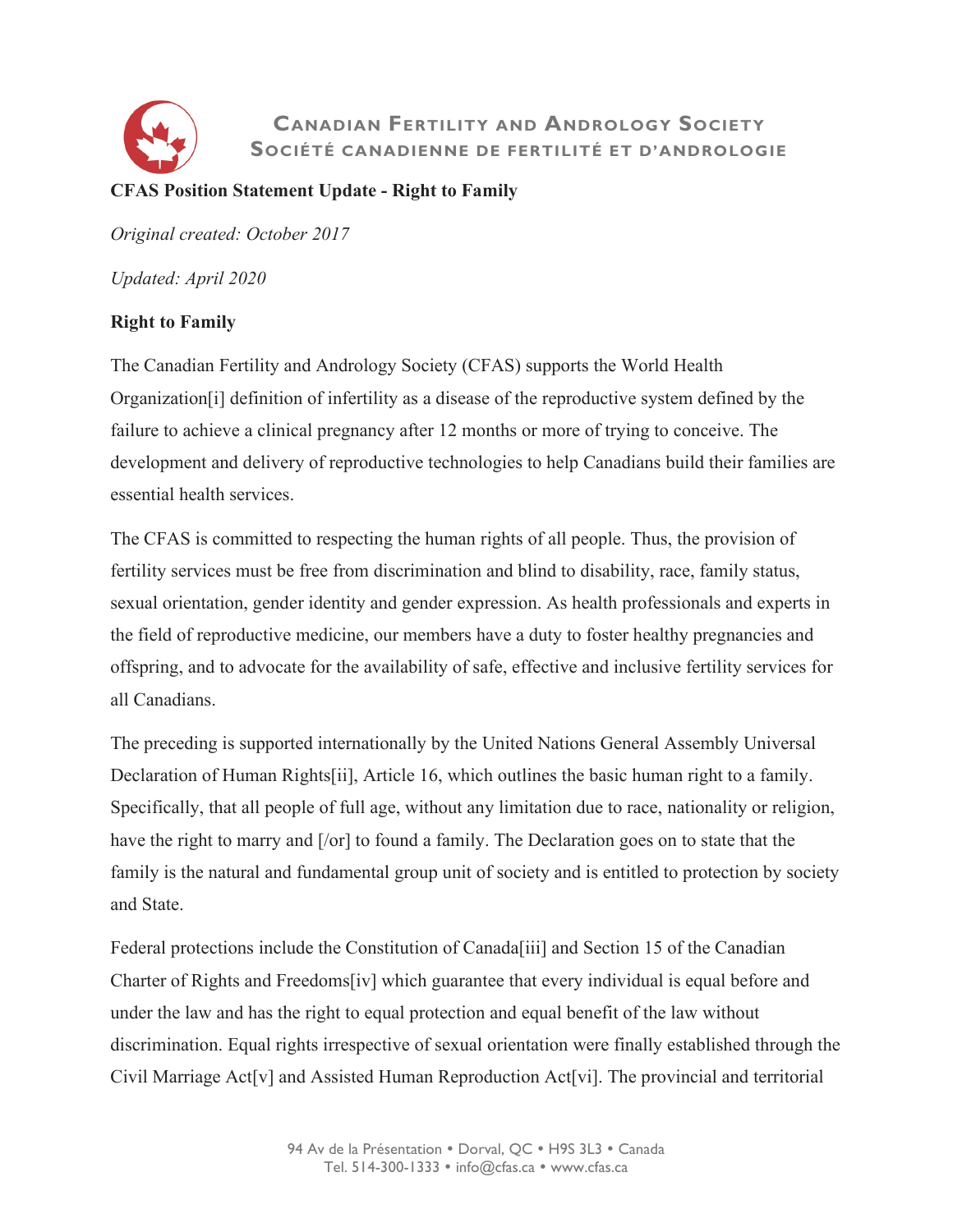

# **CANADIAN FERTILITY AND ANDROLOGY SOCIETY SOCIÉTÉ CANADIENNE DE FERTILITÉ ET D'ANDROLOGIE**

human rights laws[vii] further protect against discrimination to ensure everyone has equal rights and opportunities.

Many Canadians have physical access to facilities providing a high level of fertility care; however, public funding for these services is not uniform across Canada. Unlike most developed countries, Canada restricts access to fertility care through inadequate funding. People in need of gamete donation and gestational surrogacy are also limited by a lack of individuals willing to provide these services altruistically, as required by the Assisted Human Reproduction Act. CFAS strongly believes that an adequate level of funding across Canada for fertility treatments and an appropriate system for compensation of individuals willing to provide third party reproduction services, will provide Canadians in need of fertility care the opportunity to start a family.

#### **References**

[i] WHO (2009). International Committee for Monitoring Assisted Reproductive Technology (ICMART) and the World Health Organization (WHO) revised glossary of ART terminology. Retrieved from

https://www.who.int/reproductivehealth/publications/infertility/art\_terminology2.pdf?ua=1

[ii] United Nations General Assembly Universal Declaration of Human Rights (1948). Article 16. Retrieved from https://www.un.org/en/universal-declaration-human-rights/

[iii] Government of Canada. (1982). Constitution Act. Part I. Equality Rights. Retrieved from https://laws-lois.justice.gc.ca/eng/Const/page-15.html

[iv] Government of Canada. (1986). Guide to the Canadian Charter of Rights and Freedoms. Section 15. Retrieved from https://www.canada.ca/en/canadian-heritage/services/how-rightsprotected/guide-canadian-charter-rights-freedoms.html.

[v] Government of Canada. (2005). Civil Marriage Act. Retrieved from https://lawslois.justice.gc.ca/eng/acts/c-31.5/page-1.html.

[vi] Government of Canada. (2004). Assisted Human Reproduction Act. Principles. Retrieved from https://laws-lois.justice.gc.ca/eng/acts/a-13.4/.